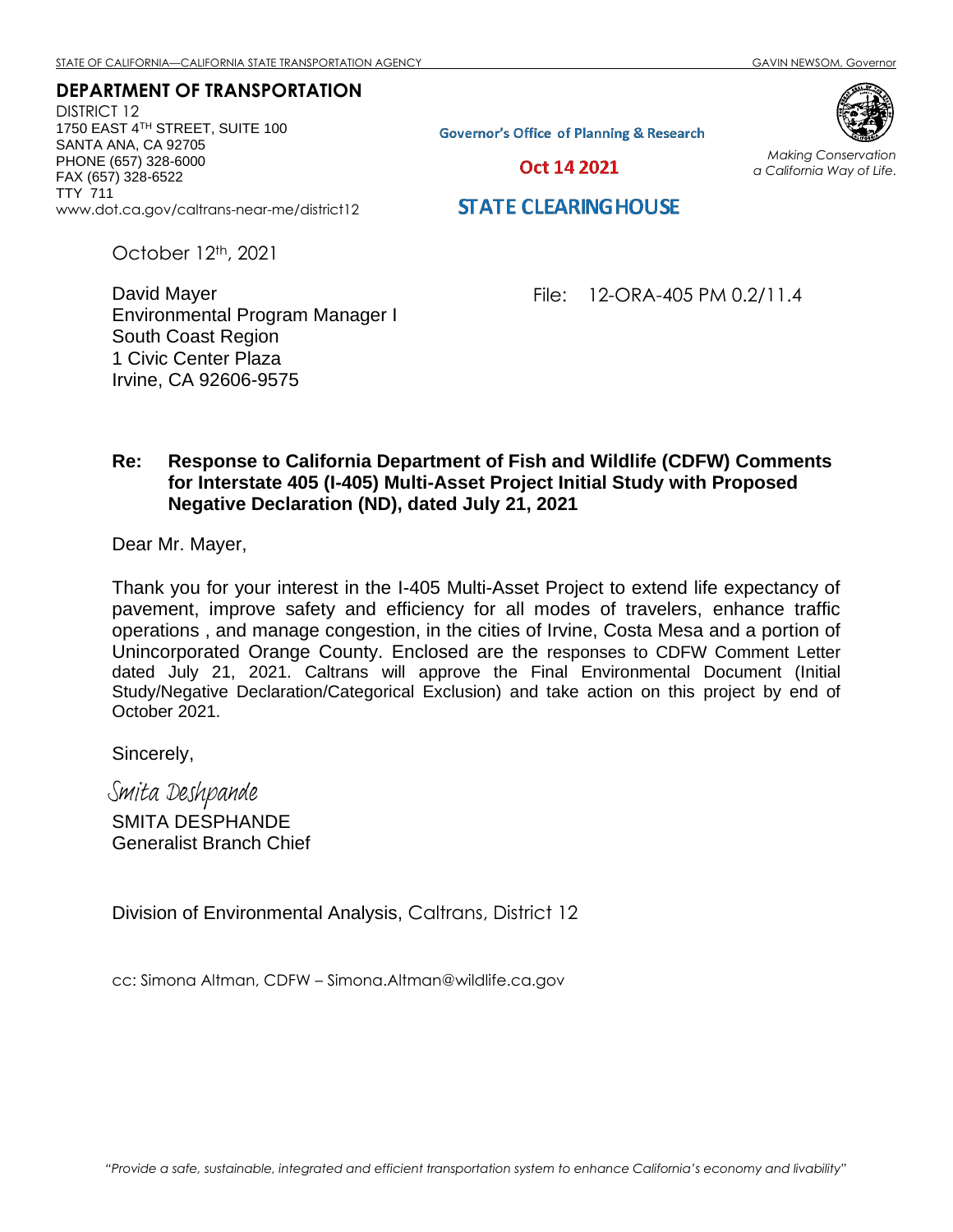## **Response to CDFW Comments**

# **Comment A-1-1:**

Caltrans has addressed the San Diego Creek fish passage issue as appropriate for this Project in the Natural Environment Study (Minimal Impacts) (NESMI) and Supplemental NESMI under section 3.1.4.1, Fish Passage.

# **Comment A-1-2:**

Please see response to Comment A-1-1 regarding Fish Passage.

# **Comment A-1-3:**

Recommendation of CDFW is acknowledged by Caltrans. Please see response to Comment A1-1 regarding Fish Passage.

# **Comment A-1-4:**

Structures were inspected within 200 ft. buffers as part of the BSA. Implementing a 500 ft. buffer for certain work activities (i.e. pile driving and demolition) where bat maternity colony is roosting within Caltrans right of way, does not negate or conflict with a 200 ft. BSA buffer.

Section 3.1 within the NESMI describes the BSA and the physical environment. The Appendices for the NESMI and Supplemental NESMI include the Bat Habitat Assessments and Nighttime Surveys that were performed for this Project and the methods used to analyze the Project's activities and their potential impact to bats within the Project's BSA.

### **Comment A-1-5:**

This Project will not have a Bat Mitigation Plan since this Project will not have any permanent impacts to bats. The Appendices for the NESMI (September 2020) and Supplemental NESMI (February 2021) include the Bat Habitat Assessments and Nighttime Surveys that were performed for this Project and the methods used to analyze the Project's activities and their potential impact to bats within the Project's BSA. The NESMI (September 2020) and Supplemental NESMI (February 2021) include bat maternity colony analysis that is appropriate for this Project. This Project will not have a Bat Mitigation Plan since this Project will not have any permanent impacts to bats. Hence, no mitigation measures are required. The NESMI and Supplemental NESMI has BIO-3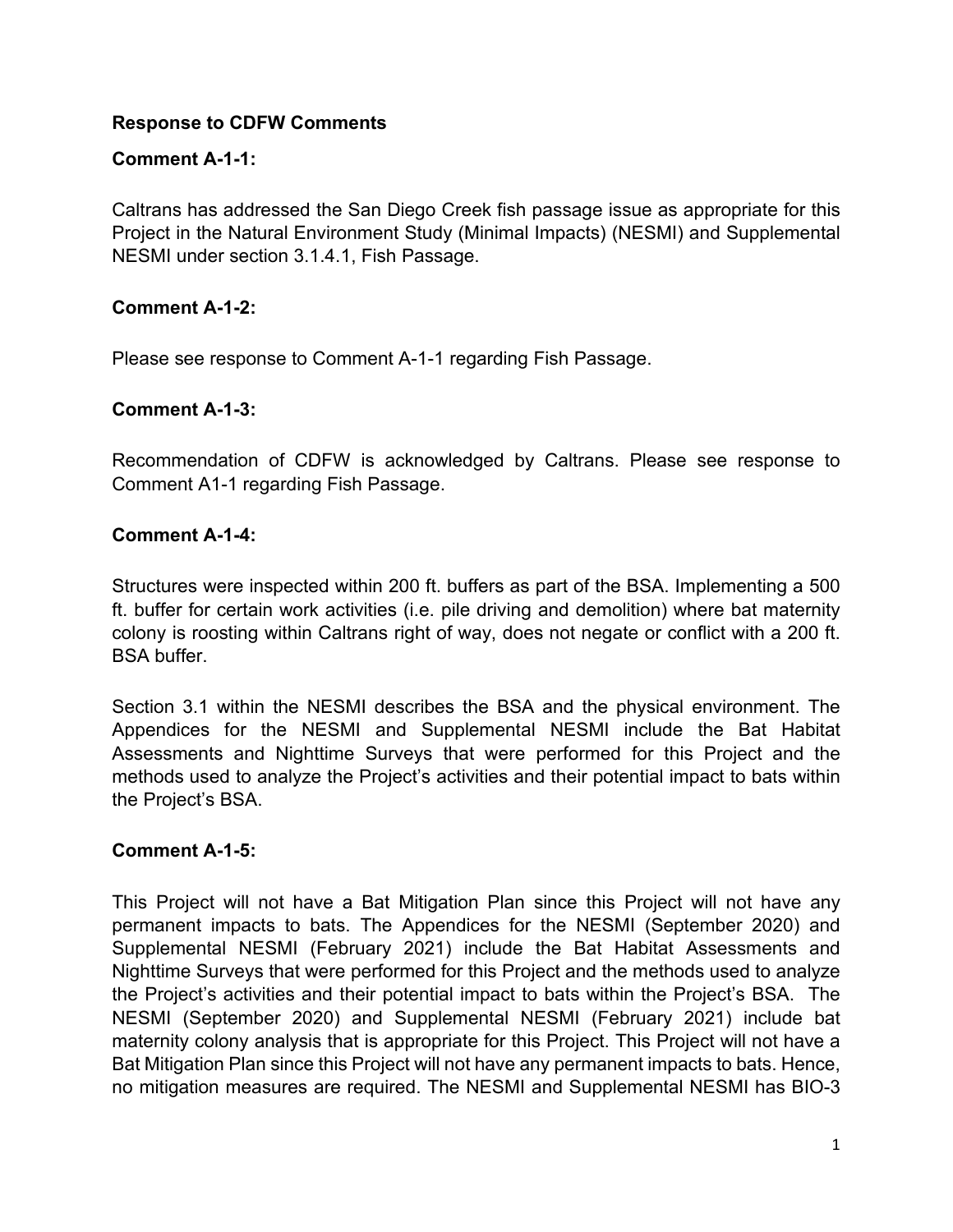to BIO-7 avoidance and minimization measures specifically for bats within the project area.

# **Comment A-1-6:**

The concerns from CDFW have been noted. The NESMI and Supplemental NESMI include bat maternity colony analysis that is appropriate for this Project. As stated in the NESMI and Supplemental NESMI, no permanent impacts are anticipated for bats.

# **Comment A-1-7:**

The concerns from CDFW have been noted. Caltrans will not be creating a Bat Mitigation Plan for this Project, since no permanent impacts are anticipated for bats, as stated in the NESMI and Supplemental NESMI.

### **Comment A-1-8:**

Caltrans notes CDFW's recommendation to amend the BSA buffer to 500 ft. but based on the NESMI and Supplemental NESMI analyses, a 200 ft. buffer was deemed appropriate.

As previously stated, a Bat Mitigation Plan will not be prepared for this Project since there are no permanent impacts anticipated for bats. In addition, not every Caltrans Project will have a two-year lead time prior to Ready to List. The 2019 Caltrans Bat Mitigation Plan is a guideline and not every recommendation will be applicable for every Caltrans Project.

# **Comment A-1-9:**

The NESMI was written based on current site conditions. Ruderal vegetation is described in more detail within the Supplemental NESMI under Section 3.1.3.1, Vegetation/Natural Communities.

In Section 3.1.4. of the Supplemental NESMI, Habitat Connectivity is discussed, and Quail Hill Preserve is specifically mentioned as "not occurring within or adjacent to the BSA." Caltrans recognizes the importance of Quail Hill Preserve within the Supplemental NESMI and addresses it accordingly.

### **Comment A-1-10:**

Please see response to Comment A-1-9.